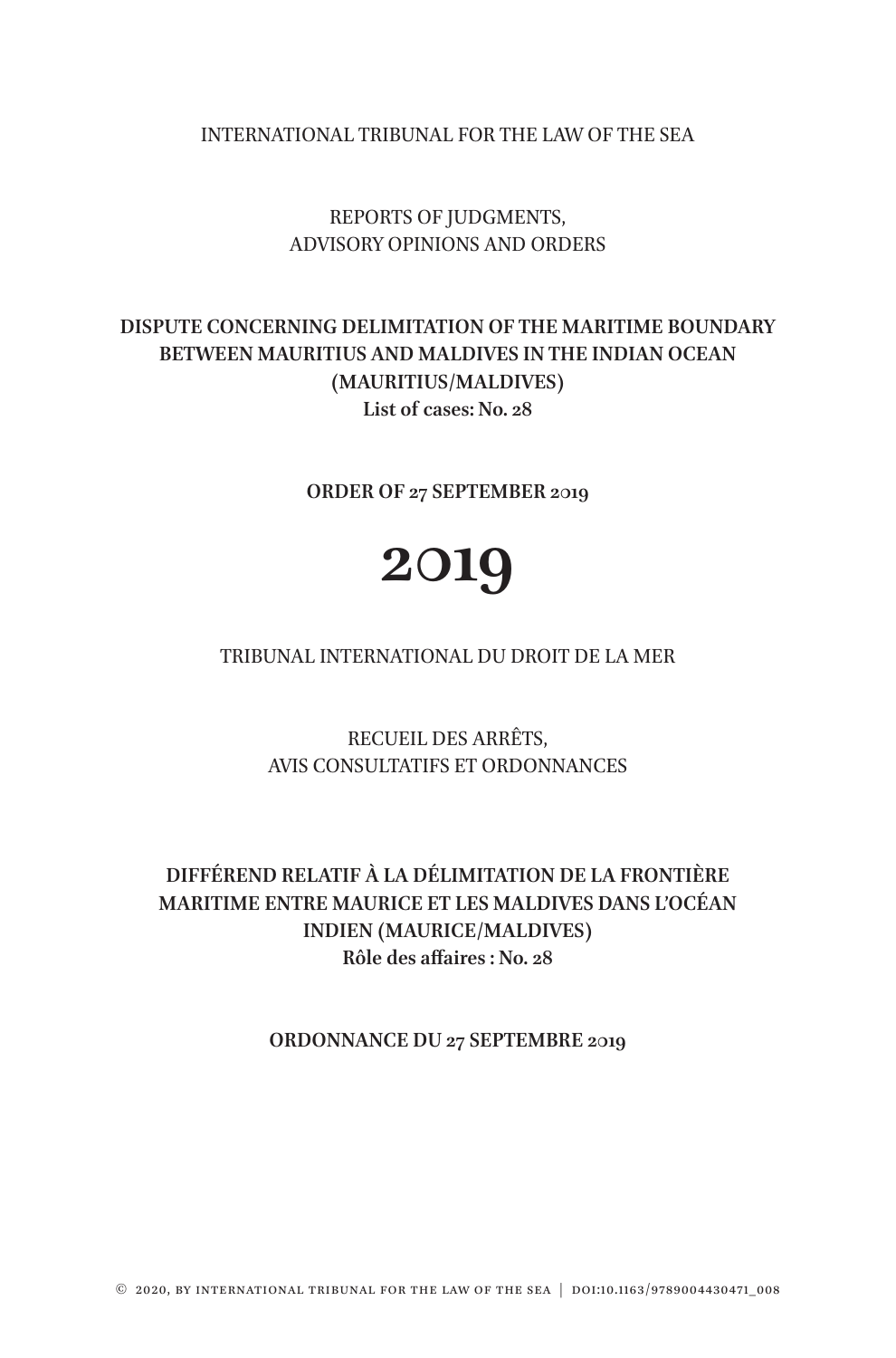Official citation:

*Delimitation of the maritime boundary in the Indian Ocean (Mauritius/ Maldives), Order of 27 September 2019, ITLOS Reports 2018–2019*, p. 511

Mode officiel de citation :

-----------------

*Délimitation de la frontière maritime dans l'océan Indien (Maurice/Maldives), ordonnance du 27 septembre 2019, TIDM Recueil 2018–2019*, p. 511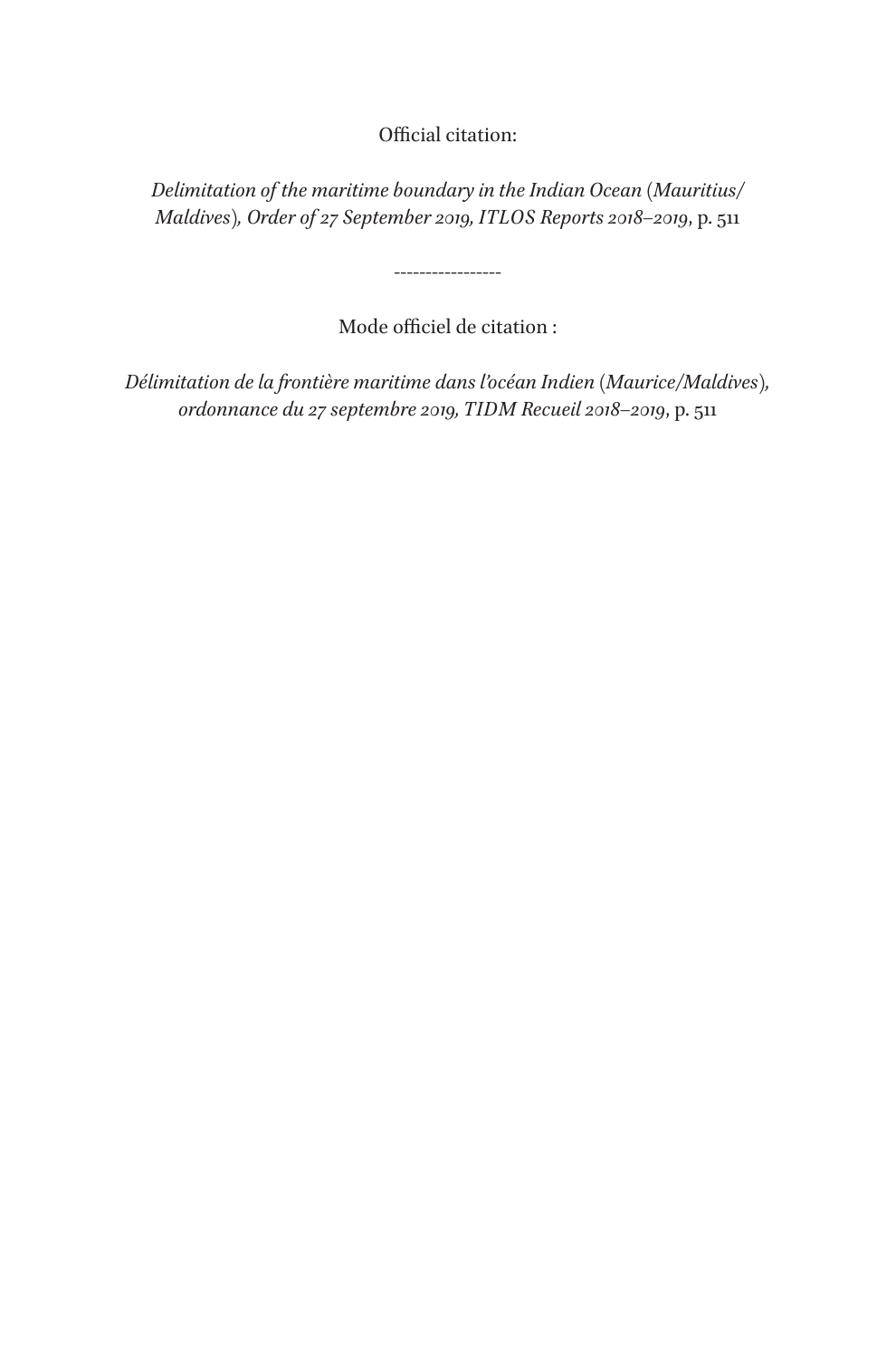27 SEPTEMBER 2019 ORDER

# **DISPUTE CONCERNING DELIMITATION OF THE MARITIME BOUNDARY BETWEEN MAURITIUS AND MALDIVES IN THE INDIAN OCEAN (MAURITIUS/MALDIVES)**

# **DIFFÉREND RELATIF À LA DÉLIMITATION DE LA FRONTIÈRE MARITIME ENTRE MAURICE ET LES MALDIVES DANS L'OCÉAN INDIEN (MAURICE/MALDIVES)**

27 SEPTEMBRE 2019 **ORDONNANCE**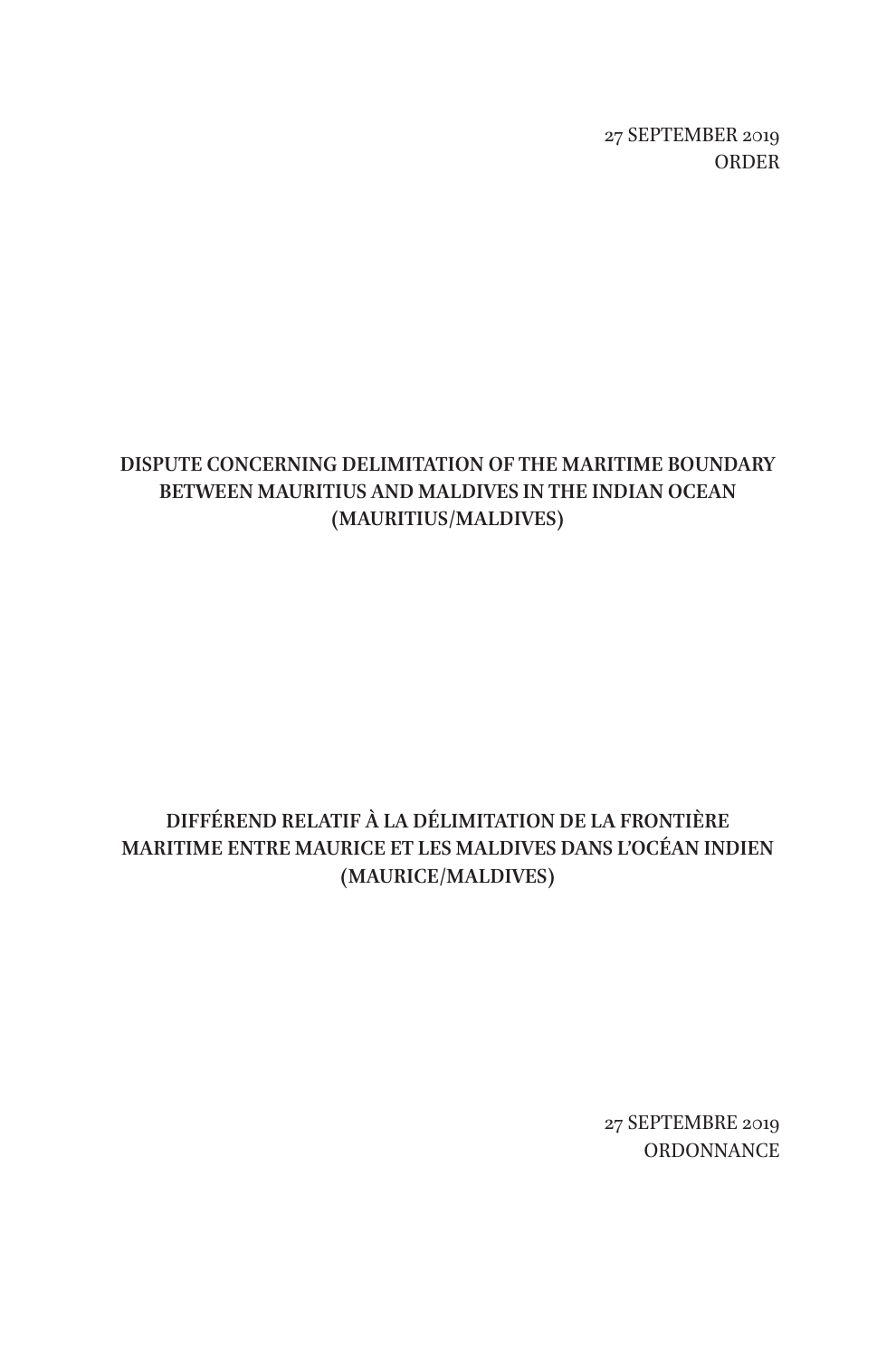#### **INTERNATIONAL TRIBUNAL FOR THE LAW OF THE SEA**



#### **YEAR 2019**

27 September 2019

List of cases: No. 28

## **DISPUTE CONCERNING DELIMITATION OF THE MARITIME BOUNDARY BETWEEN MAURITIUS AND MALDIVES IN THE INDIAN OCEAN**

## (MAURITIUS/MALDIVES)

Constitution of chamber

#### **ORDER**

Present: *Presiden*t PAIK; *Vice-President* ATTARD; *Judges* JESUS, COT, LUCKY, PAWLAK, YANAI, KATEKA, HOFFMANN, GAO, KELLY, KULYK, GÓMEZ-ROBLEDO, HEIDAR, CABELLO, CHADHA, KITTICHAISAREE, KOLODKIN, LIJNZAAD; *Registrar* HINRICHS OYARCE.

THE TRIBUNAL,

composed as above,

after deliberation,

Having regard to articles 15, paragraphs 2 and 4, 17, 24 and 27 of the Statute of the Tribunal (hereinafter "the Statute"),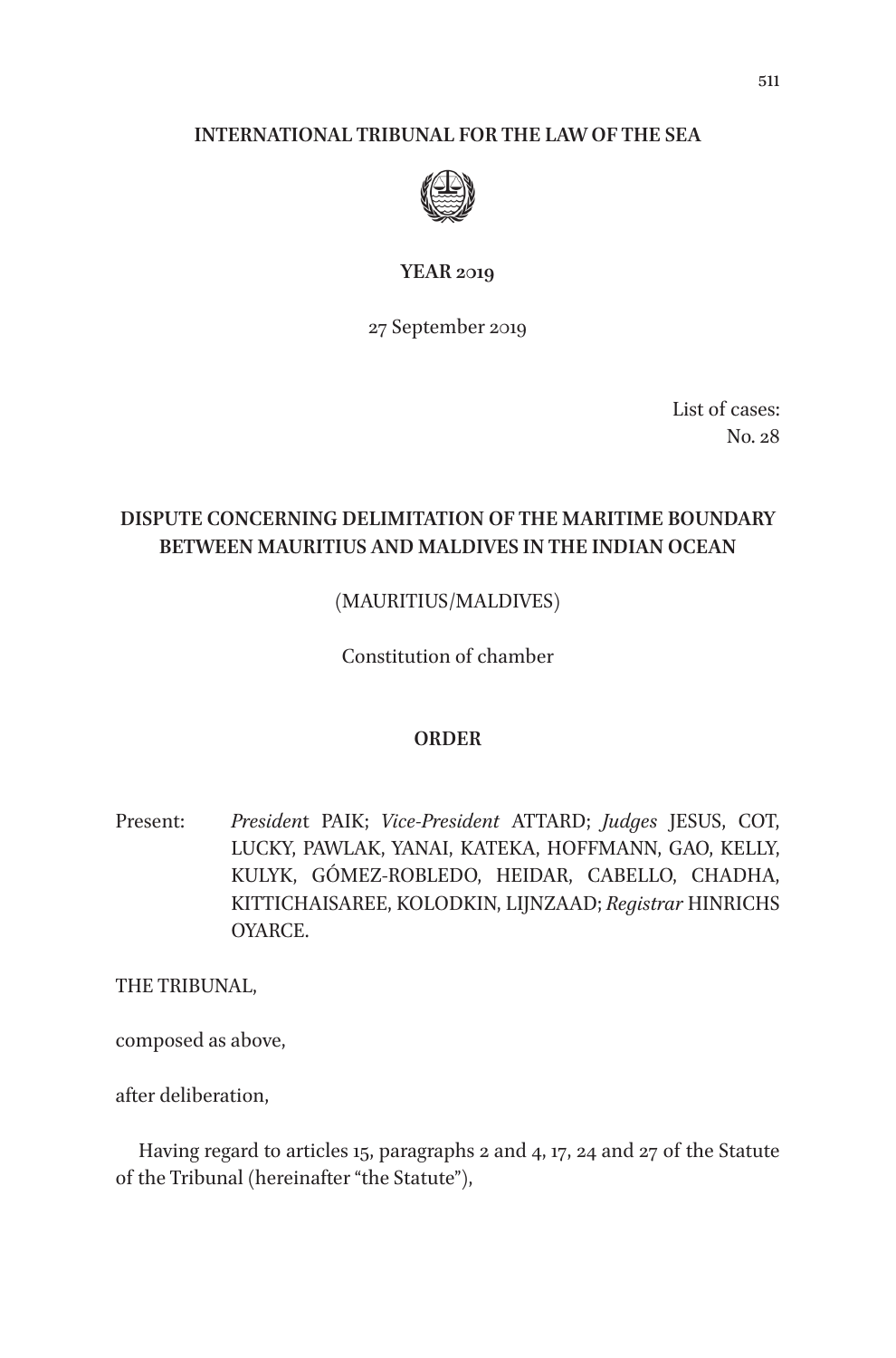Having regard to articles 19, 30, 31, 45 and 55 of the Rules of the Tribunal (hereinafter "the Rules"),

#### *Makes the following Order:*

1. Whereas, further to consultations held by the President of the Tribunal with representatives of the Republic of Mauritius (hereinafter "Mauritius") and the Republic of Maldives (hereinafter "Maldives") in Hamburg on 17 September 2019, a Special Agreement was concluded between the two States on 24 September 2019 to submit to a special chamber of the Tribunal to be formed pursuant to article 15, paragraph 2, of the Statute, the dispute concerning the delimitation of their maritime boundary in the Indian Ocean;

2. Whereas the Special Agreement and Notification between Mauritius and Maldives dated 24 September 2019 (hereinafter "the Special Agreement"), in its relevant part, reads as follows:

#### **Special Agreement and Notification**

- 1. Pursuant to article 15, paragraph 2, of the Statute of the International Tribunal for the Law of the Sea (hereinafter "the Tribunal"), the Republic of Mauritius and the Republic of Maldives hereby record their agreement to submit to a special chamber of the Tribunal the dispute concerning the delimitation of the maritime boundary between them in the Indian Ocean. The agreement was reached on 24 September 2019, under the conditions reflected in the agreed Minutes of Consultations (17 September 2019), attached hereto.
- 2. The Republic of Mauritius and the Republic of Maldives further record their agreement that the special chamber shall be composed of the following nine individuals:

Judge Jin-Hyun Paik, as President Judge José Luís Jesus Judge Jean-Pierre Cot Judge Shunji Yanai Judge Boualem Bouguetaia Judge Tomas Heidar Judge Neeru Chadha Mr Bernard Oxman, Judge *ad hoc* (Republic of Maldives) Judge *ad hoc* to be chosen by the Republic of Mauritius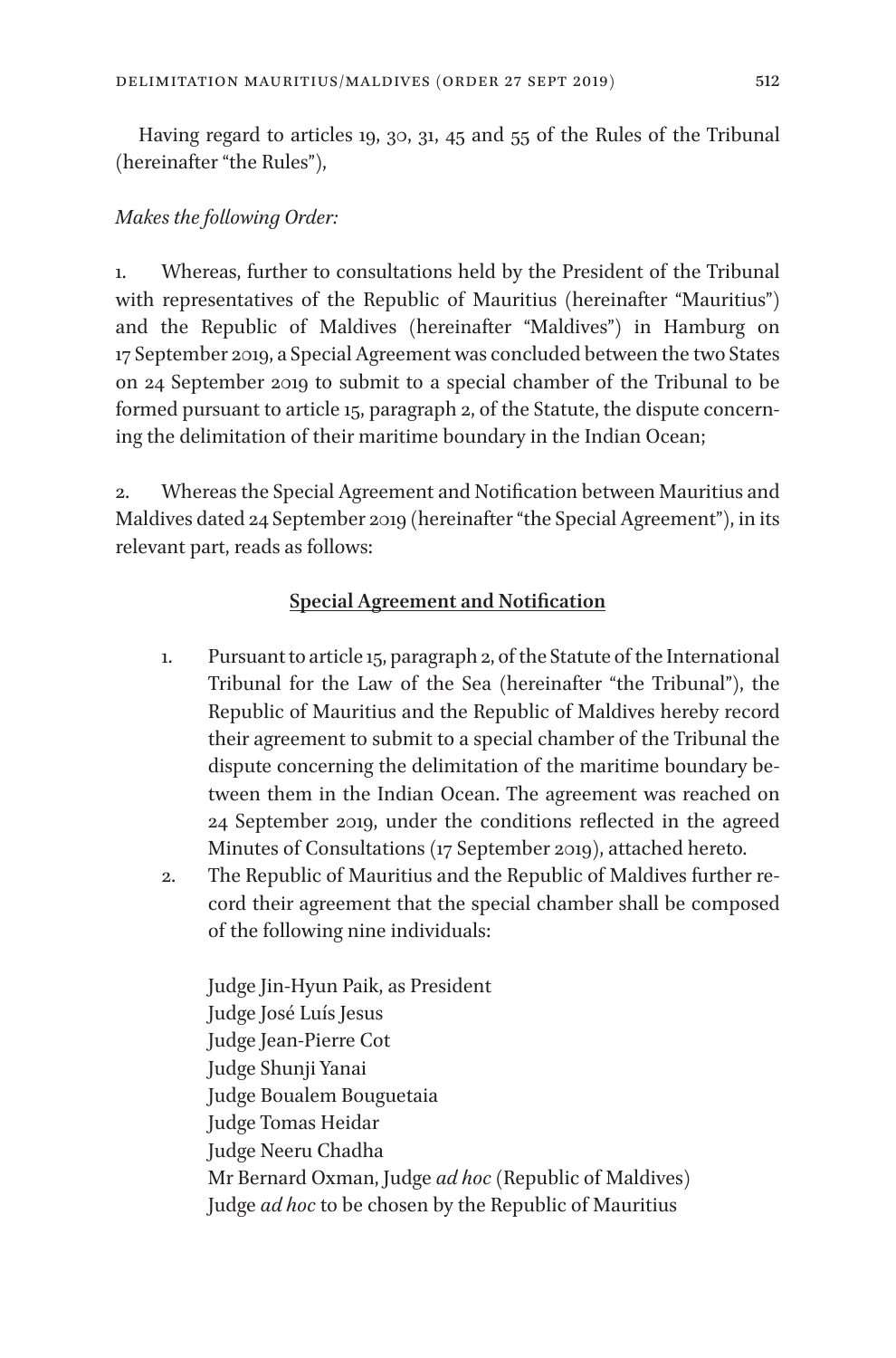- 3. Receipt by the Registry of the Tribunal of the electronic copy of this Agreement and Notification signed by both Parties shall constitute the notification contemplated in article 55 of the Rules of the Tribunal. The date on which the Registry of the Tribunal has received this electronic copy will constitute the date of the institution of proceedings before the Tribunal. The original of the Special Agreement and Notification should be submitted to the Tribunal forthwith.
- 4. Pursuant to article 56, paragraph 3, of the Rules, the Republic of Mauritius and the Republic of Maldives have the honour to notify the Tribunal that the Government of Mauritius has appointed H.E. Mr Dheerendra Kumar Dabee, G.O.S.K, S.C, Solicitor-General, as its Agent and the Government of Maldives has appointed H.E. Mr Ibrahim Riffath, Attorney General, as its Agent, for the purpose of all proceedings in connection with the said dispute.
- 5. The address for service to which all communications concerning the case are to be sent in accordance with article 56, paragraph 1, of the Rules is as follows:

```
For the Government of the Republic of Mauritius:
Embassy of the Republic of Mauritius
2nd Floor, Burggraf Centre
84 Kurfürstenstrasse
10787 Berlin
Germany
…
For the Government of the Republic of Maldives:
Embassy of the Republic of Maldives
Pariser Platz 4A
10117 Berlin
Germany
…
```
Dated: 24 September 2019

| [signed]                       | signed                            |
|--------------------------------|-----------------------------------|
| H.E. Mr Dheerendra Kumar Dabee | H.E. Mr Ibrahim Riffath           |
| For the Government of the      | for the Government of Republic of |
| Mauritius                      | the Republic of Maldives          |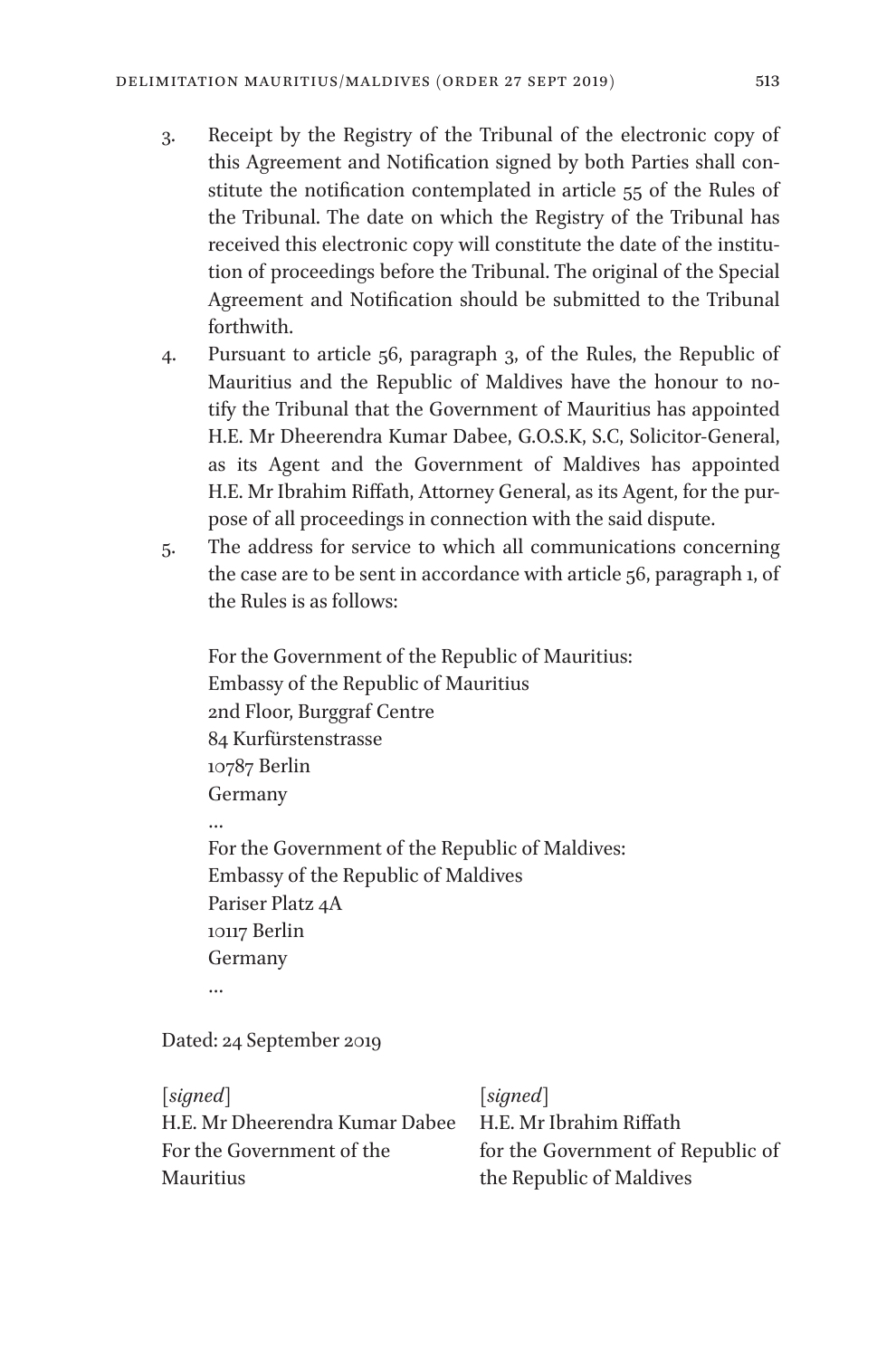3. Whereas the Minutes of Consultations agreed between Mauritius and Maldives on 17 September 2019 and attached to the Special Agreement read as follows:

> **Consultations by the President of the Tribunal with representatives of the Republic of Mauritius and the Republic of Maldives, under article 3 of Annex VII to the United Nations Convention on the Law of the Sea Minutes of consultations**

- 1. At the invitation of the President of the International Tribunal for the Law of the Sea, delegations from the Republic of Mauritius and the Republic of Maldives participated in consultations with the President under Annex VII to the United Nations Convention on the Law of the Sea (hereinafter "the Convention"), held on 17 September 2019, at the premises of the Tribunal in Hamburg, Germany, on matters relating to the arbitral proceedings instituted by Mauritius in the dispute concerning the delimitation of the maritime boundary between Mauritius and the Maldives in the Indian Ocean, including the possible transfer of the dispute to the Tribunal or a special chamber of the Tribunal under article 15, paragraph 2, of the Statute of the Tribunal.
- 2. The composition of the delegations was as follows:

For Mauritius:

H.E. Mr Dheerendra Kumar Dabee, G.O.S.K., S.C., Solicitor-General and Agent of Mauritius;

Mr Sateeaved Seebaluck, G.O.S.K, Senior Adviser to the Minister Mentor, Minister of Defence, Minister for Rodrigues;

Mr Paul S. Reichler, Attorney-at-Law, Foley Hoag LLP, member of the Bar of the District of Columbia;

Mr Andrew Loewenstein, Attorney-at-Law, Foley Hoag LLP, member of the Bar of Massachusetts.

For the Maldives:

H.E. Mr Ahmed Latheef, Ambassador, Embassy of Maldives in Germany;

Mr Alan Boyle, Essex Court Chambers;

Mr Mohamed Aseel Hassan, Senior Legal Officer, Ministry of Foreign Affairs.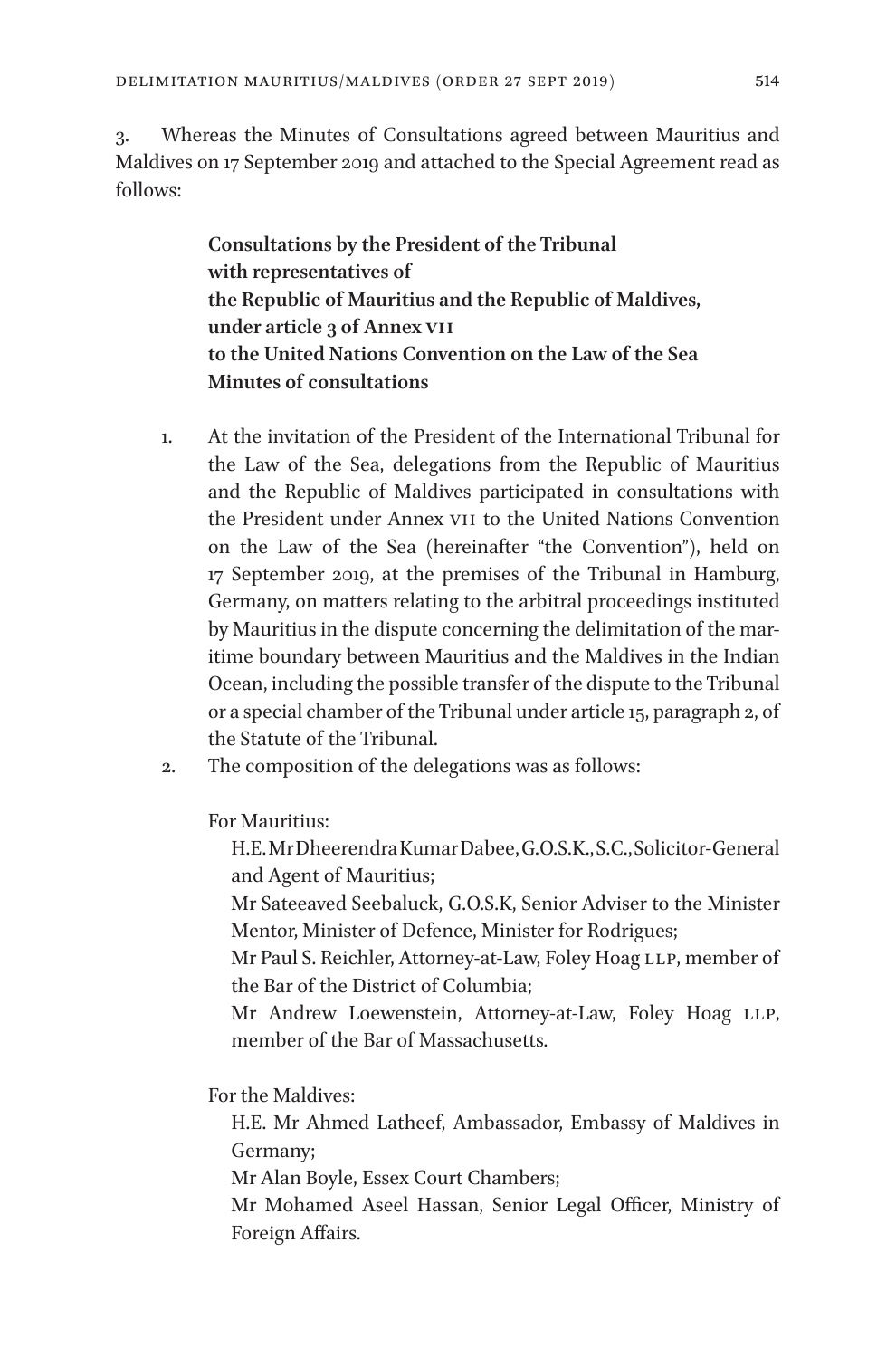- 3. During the consultations, the Parties agreed to transfer the arbitral proceedings instituted by Mauritius in the dispute concerning the delimitation of the maritime boundary between Mauritius and the Maldives in the Indian Ocean to a special chamber of the Tribunal to be formed pursuant to article 15, paragraph 2, of the Statute. The Parties agreed that the date of the institution of proceedings before the Tribunal is the date on which the Registry of the Tribunal has received the electronic copy of the Special Agreement and Notification signed by both Parties (see paragraph 3 of the Special Agreement and Notification). The proceedings of the special chamber of the Tribunal shall be governed by the provisions contained in the Statute and the Rules of the Tribunal.
- 4. The Parties agreed that the special chamber to be formed pursuant to article 15, paragraph 2, of the Statute shall be composed of nine members, two of whom will be judges ad hoc chosen by the Parties in accordance with article 17 of the Statute of the Tribunal. The composition of the special chamber will be determined by the Tribunal with the approval of the parties. In this respect, the Parties have agreed on the following names:

Judge Jin-Hyun Paik, as President Judge José Luis Jesus Judge Jean-Pierre Cot Judge Shunji Yanai Judge Boualem Bouguetaia Judge Tomas Heidar Judge Neeru Chadha

Mauritius has not yet chosen its judge *ad hoc* but will make its nomination in due course. Maldives has chosen Mr Bernard Oxman as judge *ad hoc*.

…

4. Whereas the Special Agreement provides that the receipt by the Registry of the Tribunal of an electronic copy of the Special Agreement and Notification signed by both Parties shall constitute the notification contemplated in article 55 of the Rules; and whereas an electronic copy of the Special Agreement was received by the Registrar of the Tribunal on 24 September 2019;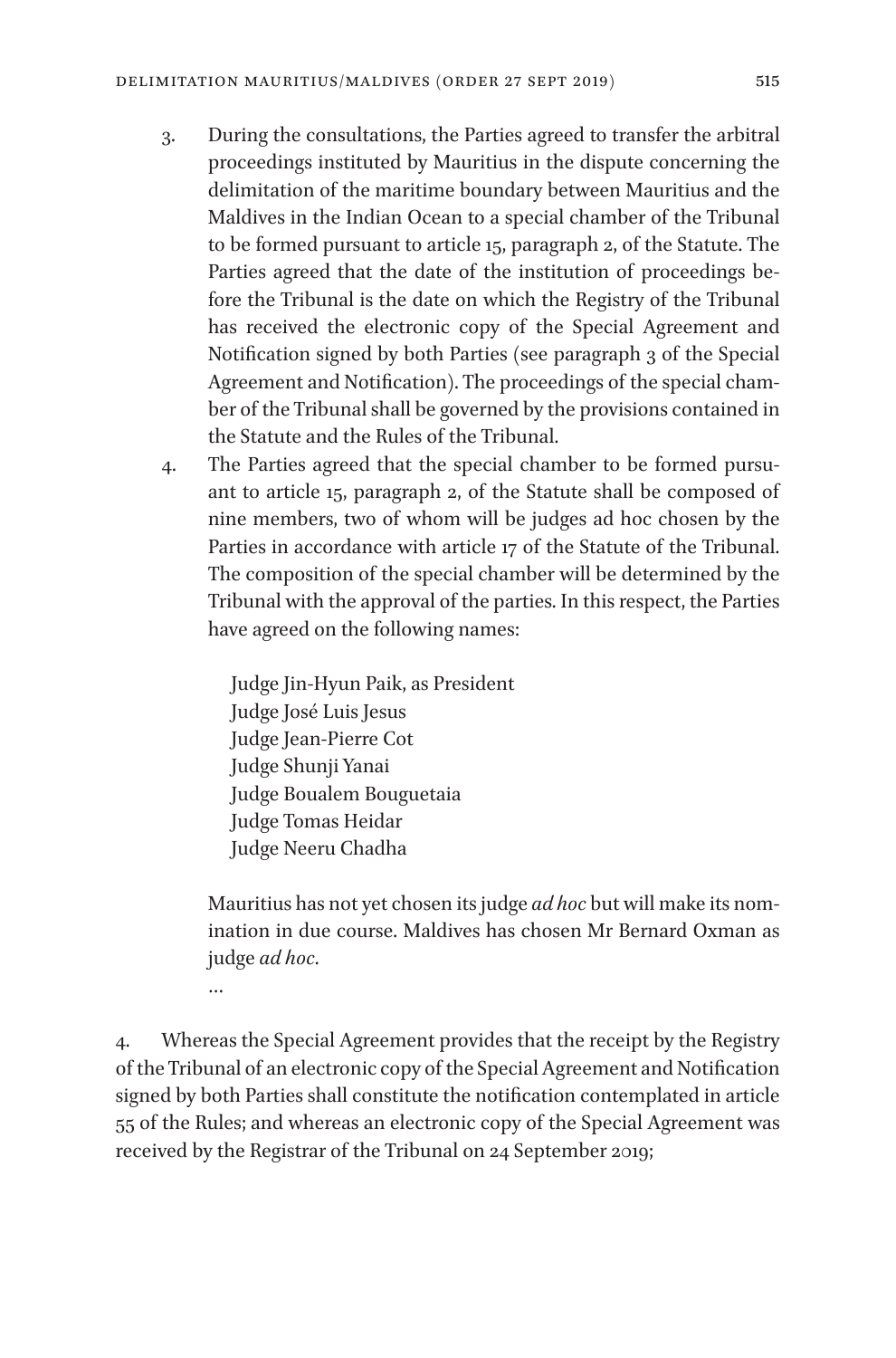5. Whereas the Special Agreement states that Mauritius has appointed H.E. Mr Dheerendra Kumar Dabee as Agent, and Maldives has appointed H.E. Mr Ibrahim Riffath as Agent;

6. Whereas Mauritius and Maldives are States Parties to the United Nations Convention on the Law of the Sea;

7. Whereas the Tribunal has before it a request by the two States Parties that the dispute concerning delimitation of their maritime boundary in the Indian Ocean be heard and determined by a special chamber to be formed under article 15, paragraph 2, of the Statute;

8. Whereas, in the Special Agreement, the Parties conveyed their views regarding the composition of the special chamber of the Tribunal;

9. Whereas, in the Special Agreement, Mauritius notified the Tribunal of its intention to choose a judge ad hoc;

10. Whereas, in the Special Agreement, Maldives notified the Tribunal of its choice of Mr Bernard Oxman to sit as judge ad hoc in the special chamber; and whereas no objection to such choice appears to the Tribunal;

## THE TRIBUNAL,

Unanimously,

1. Decides to accede to the request of Mauritius and Maldives to form a special chamber of nine judges to deal with the dispute concerning delimitation of their maritime boundary in the Indian Ocean;

2. Determines, with the approval of the Parties, the composition of the Special Chamber formed to deal with this case as follows:

| President                               | Paik         |
|-----------------------------------------|--------------|
| Judges                                  | <b>Jesus</b> |
|                                         | Cot          |
|                                         | Yanai        |
|                                         | Bouguetaia   |
|                                         | Heidar       |
|                                         | Chadha       |
| Judges ad hoc                           | Oxman        |
| Judge ad hoc to be chosen by Mauritius; |              |